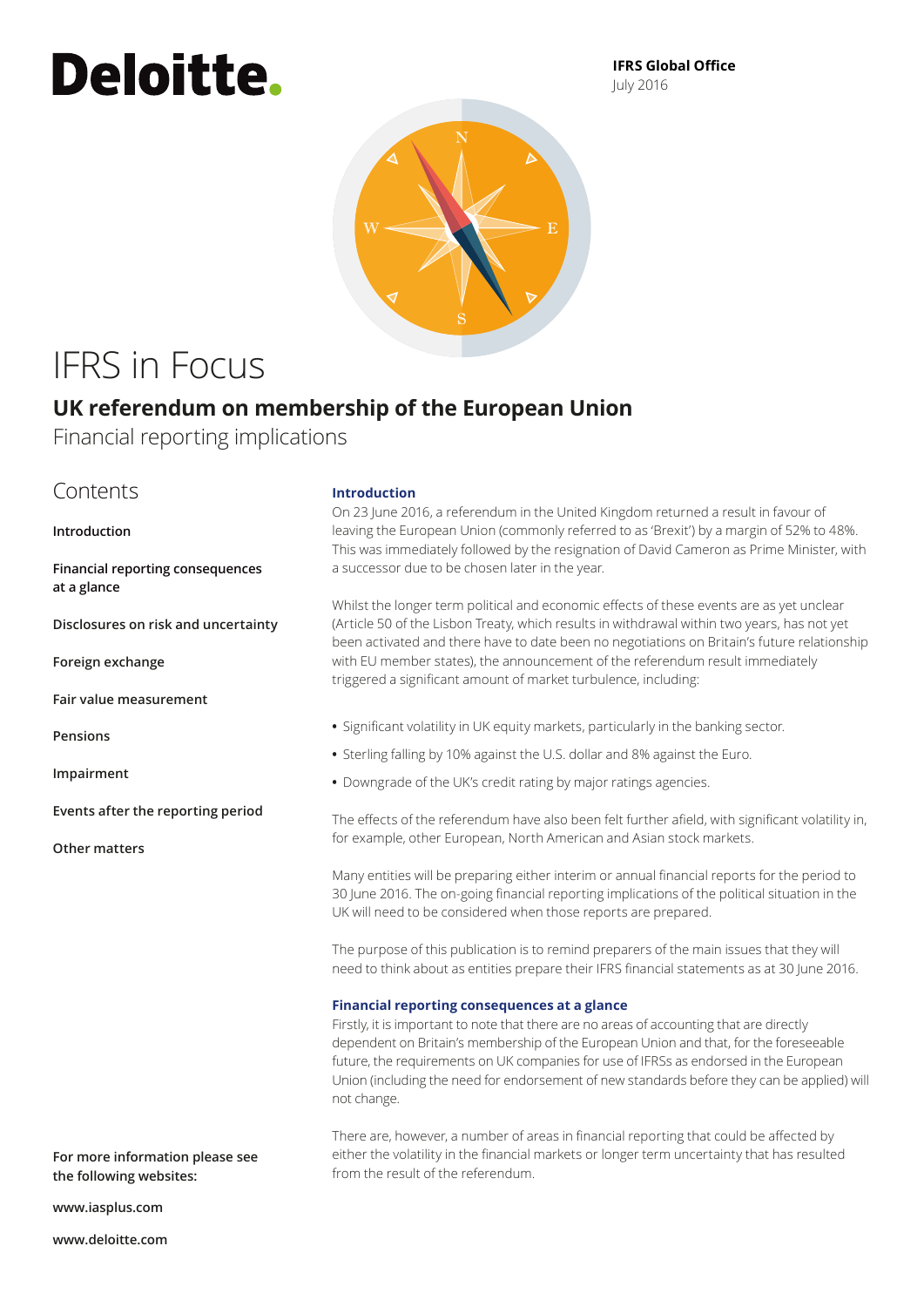#### <span id="page-1-0"></span>**Disclosures on risk and uncertainty**

It is important that an entity's financial reports includes information to help investors assess how economic circumstances affect the entity. For annual reports this will include the discussions of critical accounting judgements and areas of estimation uncertainty required by IAS 1 *Presentation of Financial Statements*, which could have changed as a result of recent events. In some cases, this could extend to discussion of the entity's ability to continue as a going concern.

In addition, IFRS 7 *Financial Instruments: Disclosures* requires disclosure of information about credit risk, liquidity risk, market risk and concentrations of risk relating to financial instruments and IFRS 13 *Fair Value Measurement*  requires disclosure of inputs to fair value measurements. These standards include requirements to provide a sensitivity analysis for market risks and changes in unobservable inputs to a valuation respectively.

In light of the recent level of market volatility, it may be necessary to revisit the level of volatility that is considered reasonably possible for these purposes.

These disclosures should be specific to the entity, rather than boiler-plate statements about the current political situation, and proportionate to the exposure of an entity to the British economy.

For interim financial statements presented in a condensed format under IAS 34 *Interim Financial Statements*, the disclosures are likely to be less extensive because the notes should focus on highlighting matters that are significant to an understanding of the changes in financial position and performance of the entity since the end of the last *annual* reporting period. But they should still be sufficient to provide users with an understanding of the effect of recent developments on the entity. Again, these need to be specific to the entity.

In addition to the requirements of IFRSs, many local laws or regulations require disclosure of the risks facing an entity. For example:

- **•** Requirements based on the EU Transparency or Non‑Financial Reporting Directives include a discussion of the entity's business model and the principal risks linked to an entity's operations.
- **•** SEC Regulation S‑K similarly requires disclosure of the risks facing an entity.

The current situation may lead entities to consider whether new risks have emerged or previously identified risks have become more significant.

#### <span id="page-1-1"></span>**Foreign exchange**

For entities with a functional currency other than sterling, the exchange rate as at 30 June 2016 must be used for the retranslation of sterling denominated monetary items. This rate must also be used for translation of the assets and liabilities of foreign operations with a sterling functional currency into a different presentation currency.

Both in recording foreign currency transactions in an entity's functional currency and restranslating the income and expenses of a foreign operation, IAS 21 *The Effects of Changes in Foreign Exchange Rates* permits the use of an average rate as an approximation to the spot rate at the date of a transaction. Given the recent volatility in the exchange rates between sterling and other currencies, it may be necessary to consider whether the methodology for determining any such average needs to be adjusted to reflect the effect on any significant transactions occurring late in June.

#### <span id="page-1-2"></span>**Fair value measurement**

The measurement of assets and liabilities at fair value should reflect that value as at 30 June, including the effect of market volatility at that date as volatility in the prices in an active market is not sufficient reason to move away from them on the basis that they are not 'orderly' transactions. Inputs to a valuation model (for example, a discounted cash flow calculation) may, however, need to be reassessed in the light of current uncertainties.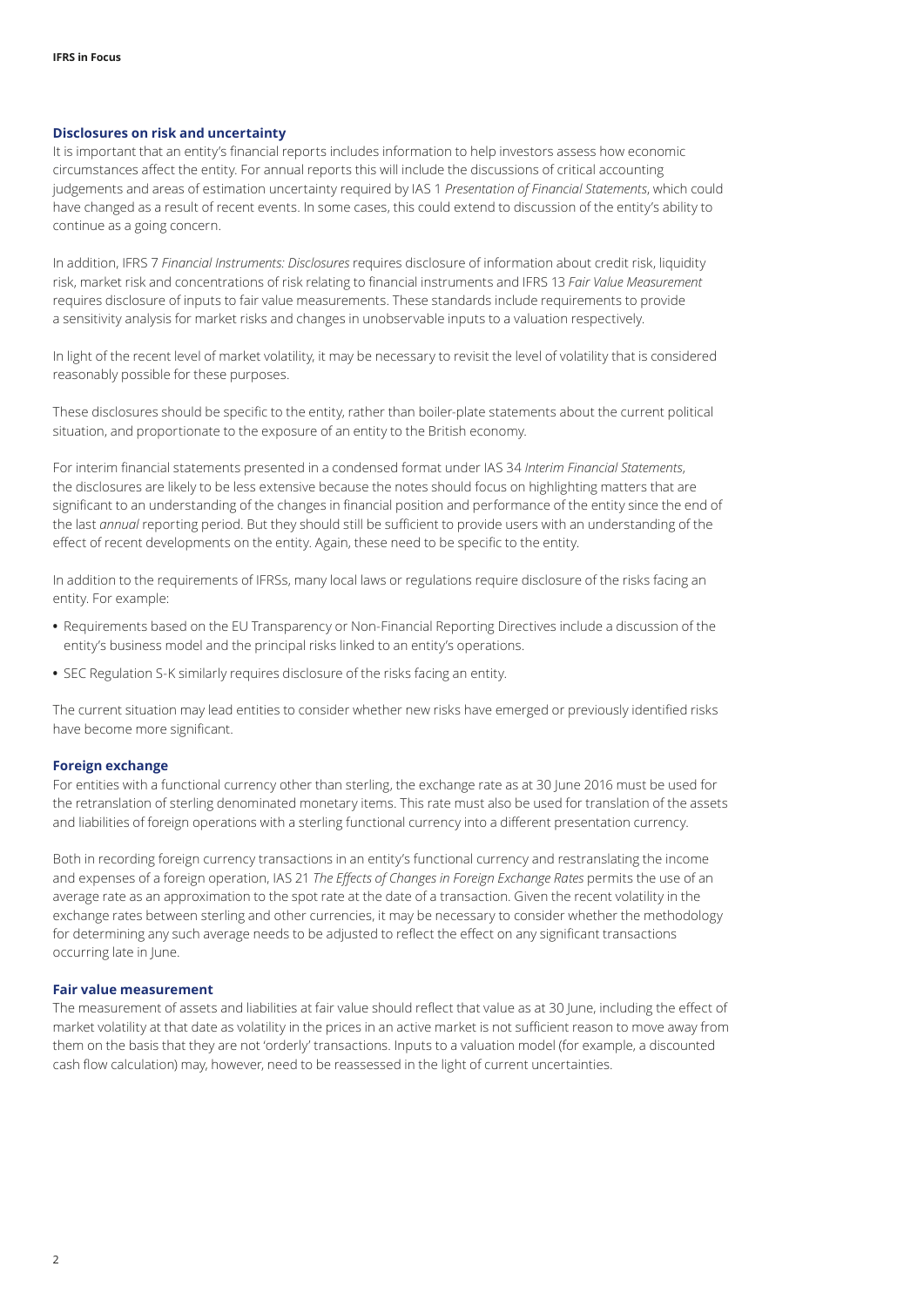#### <span id="page-2-0"></span>**Pensions**

Considerations of fair value will also apply to the measurement of plan assets of a defined benefit scheme under IAS 19 *Employee Benefits* whilst measurement of a defined benefit obligation will also be sensitive to the yield on high quality corporate bonds, which form the basis for determining a discount rate for that liability.

Entities preparing interim financial statements at 30 June will need to consider whether a significant market fluctuation necessitating remeasurement at that date (in accordance with the requirements of IAS 34) has occurred.

#### <span id="page-2-1"></span>**Impairment**

Entities will need to consider whether the current conditions give rise to any indicators of impairment that necessitate the performance of a full impairment review. Notably, IAS 36 *Impairment of Assets* (which covers a range of assets including goodwill, intangible assets and property, plant and equipment) refers to significant changes in the economic or legal environment in which the entity operates as one such indicator. IAS 34 also requires a review for indications of significant impairment since the end of the last financial year to determine whether a detailed impairment review is required – this might include a review of goodwill for impairment other than at the point in time when an entity performs its usual annual review.

An impairment review of goodwill, intangibles or property, plant and equipment under IAS 36 will be based on expected future cash flows and profitability at 30 June. Similarly, the recoverability of deferred tax assets is assessed based on taxable profits.

Any such assessment performed as at 30 June must reflect the facts and circumstances that existed at that date and not be influenced by subsequent events. And, as for the risk issues discussed above, proper disclosures of the judgements made in performing an impairment review and the sensitivities to changes in assumptions will be important.

Impairment of inventory, on the other hand, is based on the current estimated selling price that can be achieved.

Impairment of financial assets is governed by the specific requirements of IAS 39 *Financial Instruments: Recognition and Measurement*. Notably:

- **•** impairment of debt assets (including, for example, trade receivables) is considered using an incurred loss model based on the recoverability of contractual cash flows; and
- **•** impairment of equity investments classified as available‑for‑sale under IAS 39 is required when a "significant or prolonged" decline in the asset's value below cost occurs. The significant falls in stock markets in late June may result in the value of equity investments being significantly below its cost as at 30 June and, therefore, impaired.

Entities that have adopted IFRS 9 *Financial Instruments* (2014) would have somewhat different considerations related to impairment of their financial assets, for example, whether financial instruments carried at amortised cost have experienced a significant increase in credit risk.

#### <span id="page-2-2"></span>**Events after the reporting period**

As the situation remains fluid, further political developments or market movements may occur between 30 June and the date of approval of annual or interim financial statements. Whilst these are likely to be considered non‑adjusting events, consideration of whether the effect of such events need to be disclosed may be necessary.

#### <span id="page-2-3"></span>**Other matters**

The above highlights some of the main issues likely to be relevant to 30 June 2016 reports, but depending on an entity's individual facts and circumstances there could be others. A more detailed discussion of the financial reporting effects of volatile market conditions is available in the previous publication [Turbulent Times](http://www.iasplus.com/en/publications/global/other/turbulent-times-2014-financial-reporting-considerations-arising-from-the-eurozone-crisis).